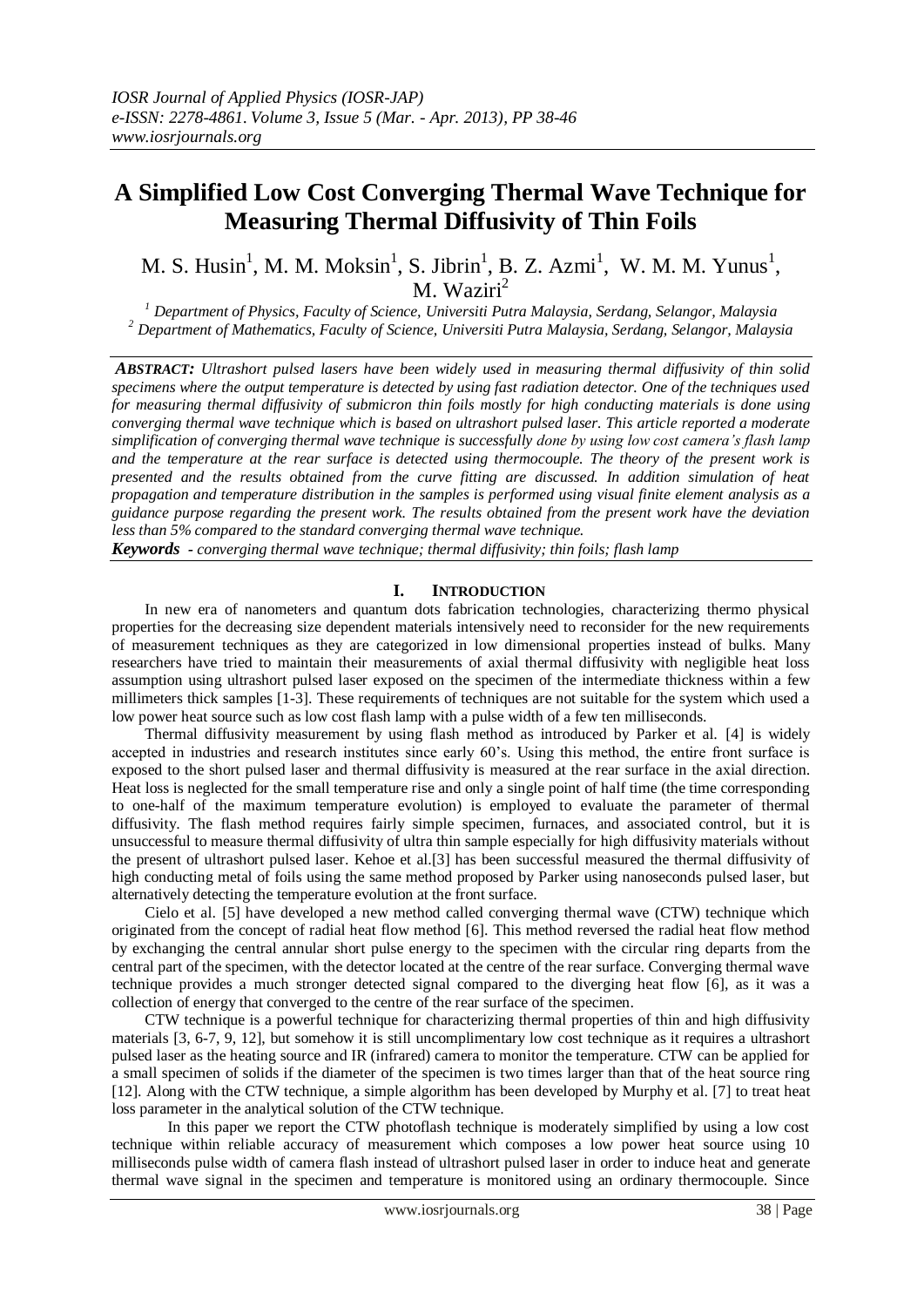ultrashort pulsed laser is no longer necessary (as the heating source), by making suitable adjustment modification on the theory and the setup, we manage to measure thermal diffusivity of thin foils using a low cost CTW technique exclusively as a non-destructive technique.

#### **II. THEORETICAL**

Let  $T(r,t)$  represent the temperature of a semi infinite specimen at a point r, at time t. As the specimen is very large  $(\infty)$  in radius, *r* as compared to the thickness *z*, the ideal case of a two dimensional case can be applied to solve the heat equation problem.



Fig. 1: Schematic diagram used in this work for measuring thermal diffusivity.

In Fig. 1, a surface of homogenous specimen instantaneously irradiates on a 'ring' region by a concentric heat pulse with energy *Q* (Joule) at time  $t=0$  and  $T(r,t)=T_f=10$  K (maximum value of the thermal gradient). The thermal wave generated on the surface then diffuses to the centre (origin) of the coordinate,  $r = \sqrt{x^2 + y^2} = 0$ . Assuming the entire specimen is uniformly homogenous with constant thermal

properties, the heat equation for this problem can be written as:  
\n
$$
\frac{\partial T}{\partial t} = \alpha \frac{1}{r^2} \frac{\partial}{\partial r} \left( r^2 \frac{\partial T}{\partial r} \right)
$$
\n(1).

The temperature  $T(t)$  that satisfying the heat conduction equation (for the semi infinite disc with 2 D approximation) with the boundary at the edge ( $r=\infty$ )  $T = T_0 = 0$  K, at  $t=0$  *s* (equilibrium state) is given by [5]:

$$
T(r,t) = \frac{Q}{4\pi\alpha t^p} \exp(-\frac{r^2}{4\alpha t})
$$
 (2).

Equation (2) can be simplified by normalization approach which can be achieved by dividing equation (2) with the maximum value of  $T_{max}(r,t_p)$ , therefore  $Q/(4\pi\alpha)$  is vanished and equation (2) become simplified with the maximum amplitude 1 (dimensionless) and only dependent on the radius (*r*) and thermal diffusivity (α). Constant  $p$  is related to the geometry of the samples which correlated to the half of the respective physical dimension structure. For example the value of  $p$  in this work is 1 (as two divide by two) as 2 dimensional is

considered where the thickness of specimen, z is infinitely small compare to the length of radius, r.  
\n
$$
\frac{T(r,t)}{T_{\text{max}}(r,t_p)} = \frac{t_p}{t} \exp[\frac{r^2}{4\alpha}(\frac{1}{t_p} - \frac{1}{t})]
$$
\n(3).

If equation (2) is differentiated, the peak time at which the amplitude reaches a maximum, *tp*, can be used to calculate the initial value of the thermal diffusivity, then this value is used in the curve fitting evaluation in order to obtain more accurate thermal diffusivity. After differentiate, equation (2) becomes as [8]:

$$
\alpha = r^2/(4\ p\ t_p) \tag{4}.
$$

The standard converging thermal wave technique [5, 7-8, 9, 12] are using a heat pulse width of less than 10 nanoseconds and sub micrometers ring of irradiation. This measurement has been conducted by Kehoe et al. [9] and has recorded the temperature up to 80 microseconds of smoothed data Cu foil (2 mm thick) and taken up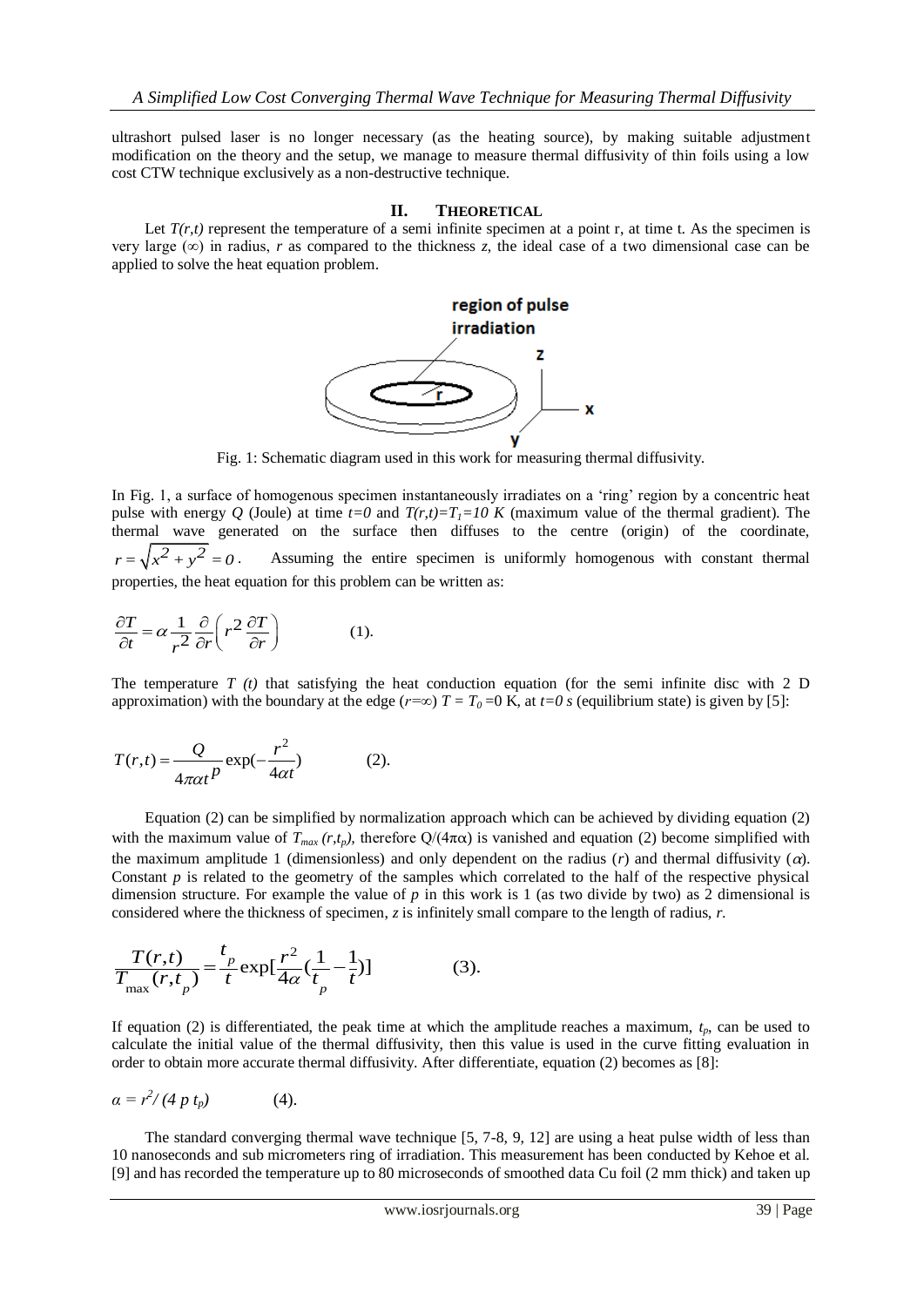more than 200 microseconds for the temperature to achieve the equilibrium state at the ambient temperature. Since the present work is using the heat pulse width of 10 milliseconds (1000 times longer), theoretically it shall expanded the temperature signal 1000 times longer to achieve the equilibrium state. Therefore equation (3) will

be expanded 1000 and can be written as:  
\n
$$
\frac{T(r,t)}{T_{\text{max}}(r,t_p)} = \frac{t_p}{t} \exp[1000 \frac{r^2}{4\alpha} (\frac{1}{t_p} - \frac{1}{t})]
$$
\n(5)

and this expansion is also applied to equation (4) appropriately:

$$
\alpha = 1000[r^2/(4\ p\ t_p)] \tag{6}.
$$



Fig. 2:(a) Characteristic curve of the equation (3) and (b) Characteristic curve of the equation (5).

Fig. 2 shows the two curves are similar to each other after plotting equation (3) and (5) but they are different in the time scale of microseconds and milliseconds respectively.

#### **III. NUMERICAL ANALYSIS**

Finite element analysis (contour image and curve plot of 2D heat transient using VisualFEA) is performed in order to visualize heat propagation and temperature distribution in the specimen simultaneously after the flash. One series of parameters input for the semi infinite specimen of a thin Cu foil ( $\rho$ =8920 kg/m<sup>3</sup>, C<sub>p</sub>=390  $J/kgK$ ,  $k = 400$  W/mK) have been selected for the numerical analysis. The parameters input for the numerical analysis are:

| Table 1: Parameters input for the numerical analysis |                      |                     |                    |                    |                    |                  |
|------------------------------------------------------|----------------------|---------------------|--------------------|--------------------|--------------------|------------------|
| Energy of                                            | Thickness, z         | Diameter of         | Radius             | Width of           | Ring               | Ambient          |
| pulse,                                               | (m)                  | specimen,           | of ring,           | ring,              | temperature, $T_1$ | temperature,     |
| Q(J)                                                 |                      | d(m)                | r(m)               | w(m)               | (K)                | $T_0$ (K)        |
|                                                      |                      |                     |                    |                    | at $t=0$           | (constant for    |
|                                                      |                      |                     |                    |                    |                    | $0 = t = \infty$ |
| 0.5                                                  | $100 \times 10^{-6}$ | $20 \times 10^{-3}$ | $5 \times 10^{-3}$ | $2 \times 10^{-3}$ | 310                | 300              |
|                                                      |                      |                     |                    |                    |                    |                  |

VisualFEA (a program for the finite element analysis) is an easy programme to execute. It is done by drawing the required objects, assigning the values of the physical properties that related to the sample and setting up the appropriate boundary conditions. This program is emphasized on the visual output only and limited on equation analysis (such as the physical model is only defined by the graphical method without presenting any mathematical expression) therefore the exact equation of heat partial differential of equation (1) is not solved in this analysis. The purpose for using VisualFEA as only a guidance regarding the present work, therefore the results from this analysis are not employed further to analyze the experimental data.

## **IV. EXPERIMENTAL**

Three foils of high purity 99.99 % (manufactured by Advent Co. Uk.) were cut into semi infinite disc. These foils are gold (Au), Copper (Cu) and Aluminum (Al) with identical thickness have been measured using the setup in Fig. 3. All parameters input that have been employed in the experiment are shown in Table 2.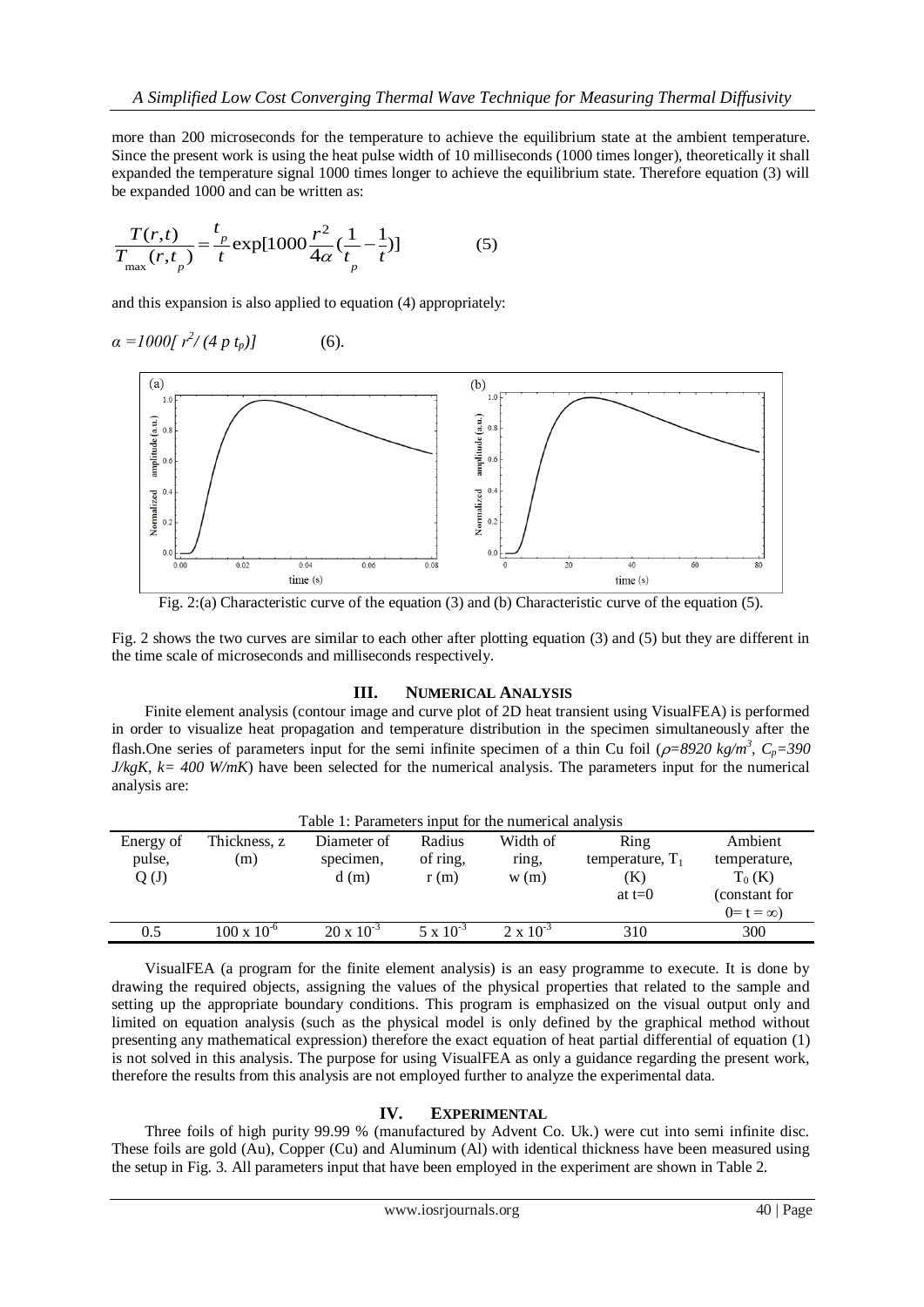| Table 2: Parameters input that have been utilized in the experimental work |                             |                                                  |                                            |                                 |  |
|----------------------------------------------------------------------------|-----------------------------|--------------------------------------------------|--------------------------------------------|---------------------------------|--|
| Energy of                                                                  | Thickness,<br>$z(10^{-6}m)$ | Diameter of specimen,<br>d $(10^{-3} \text{ m})$ | Radius of ring.<br>r $(10^{-3} \text{ m})$ | Width of ring,<br>$w(10^{-3}m)$ |  |
| pulse,<br>(L)                                                              |                             |                                                  |                                            |                                 |  |
| 9.5                                                                        |                             | 20                                               |                                            |                                 |  |

Thermal diffusivity of the specimens is obtained from the normalized temperature (at the rear surface) respect to time. Thermal diffusivity of the material can be determined by fitting the experimental data with the analytical solution given by equation (5).



Fig. 3: Experiment setup for the present work to measure the thermal diffusivity of the foils.

In order to facilitate the measurement, a LabVIEW GUI (Graphical User Interface) application has been developed in order to evaluate the thermal diffusivity of each samples and the chronology of this procedure is shown in the flow chart below: Examples for this GUI application are shown in the Appendix.



Fig. 4: Flow chart of the evaluation steps used in the present work.



Fig. 5: Curve simulation generated using Mathematica (software) to approximate the best thermal diffusivity value of the samples as the value is to be implemented in the curve fitting evaluation. Theoretical curve (continues line) and experimental data (unfilled circle) for Cu sample are plotted as for example of the simulation.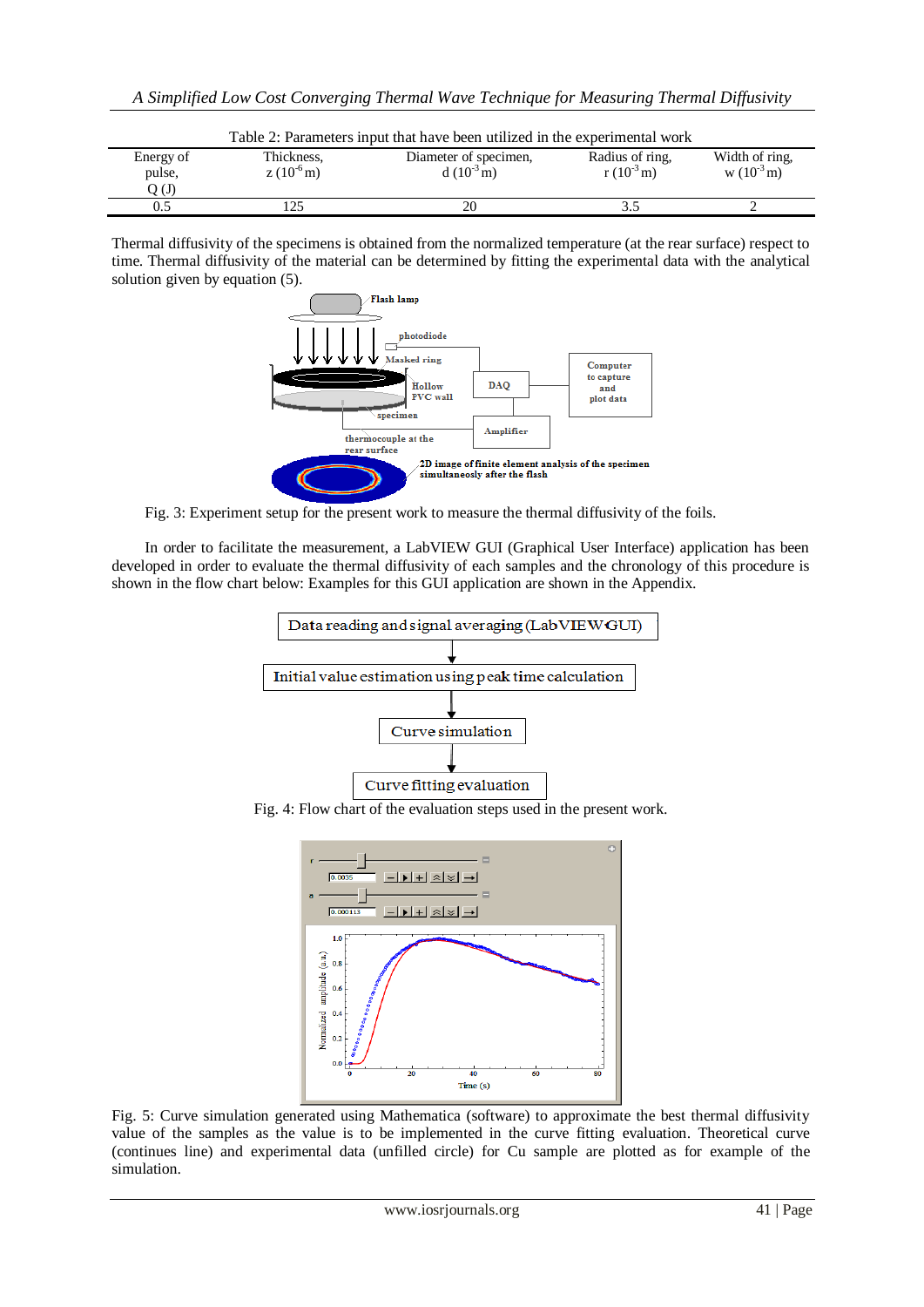

**V. RESULTS AND DISCUSSION**

Fig. 6: Images of temperature for t=0 s and t=5 s across the specimen, *d* (normalized diameter).



Fig. 7: Images of temperature for t=15 s and t=30 s across the specimen, *d* (normalized diameter).



Fig. 8: Images of temperature for t=45 s and t=60 s across the specimen, *d* (normalized diameter).



Fig. 9: Images of temperature for t=75 s and t=90 s across the specimen, *d* (normalized diameter).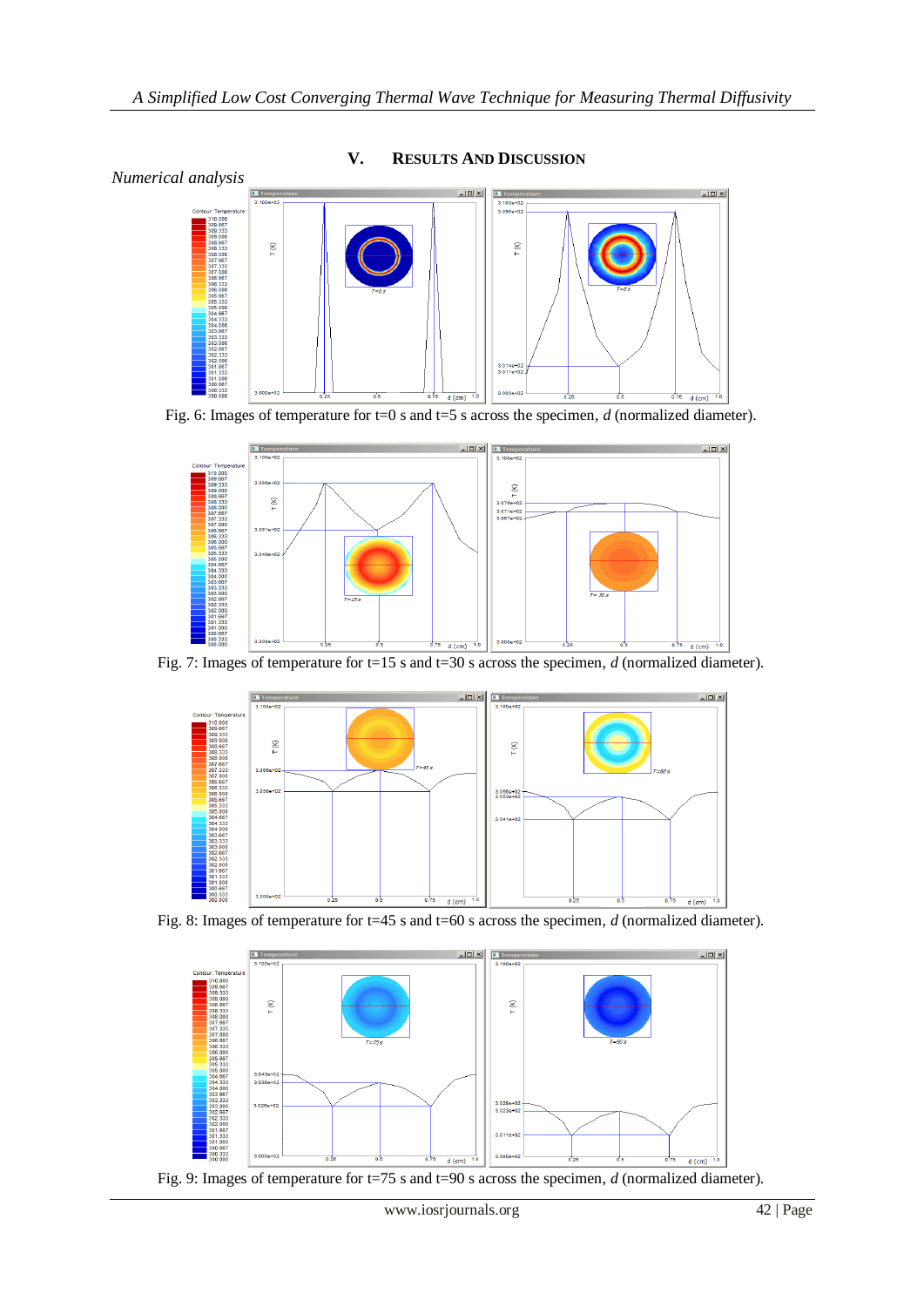

Fig. 10: Images of temperature for t=105 s and t=150 s across the specimen, *d* (normalized diameter).



Fig. 11: Temperature curve created using the numerical data (*t= 0, 1, 2, 5, 10, 15, 20, 30, 40, 50, 60, 70, 80, 90, 100, 110, 120, 130, 140* and *150 s*) originated at the centre of the specimen (a) full scale (160 s) and (b) halfscale (80 s). The curve (b) shows a similarity with the curve reported in the literature [8] for the Cu sample (2) mm thick) but in different time scale (as one in seconds and the other in microseconds of time scale).

Temperature distribution in the sample for 0 s and 5 s (as shown in Fig. 6) show that the flow of heat propagates to the centre  $(r=0)$  and to the outer edge of the sample. In the numerical analysis, we expect the temperature at the 'ring' of the irradiation region is small and not less than 10 K at *t=0 s* after the flash Then slowly the strength of heat is decayed exponentially and continuously distributed to the entire surface enforced by the thermal gradients. The temperature at the centre of the specimen is exponentially increased and reached the maximum 307.6 K at *t=30 s* as shown in Fig. 7 and Fig. 11. The equilibrium temperature (300 K) is reached at about 150 s where heat is totally departed from the sample as shown in Fig. 10.

#### Experimental

Curve fitting is performed in order to evaluate the value of thermal diffusivity  $\alpha$ ) for each sample and the estimated value of thermal diffusivity is calculated using equation (6). The  $t<sub>p</sub>$  is found from the polynomial curve fit as shown in Fig. 12 (for example).

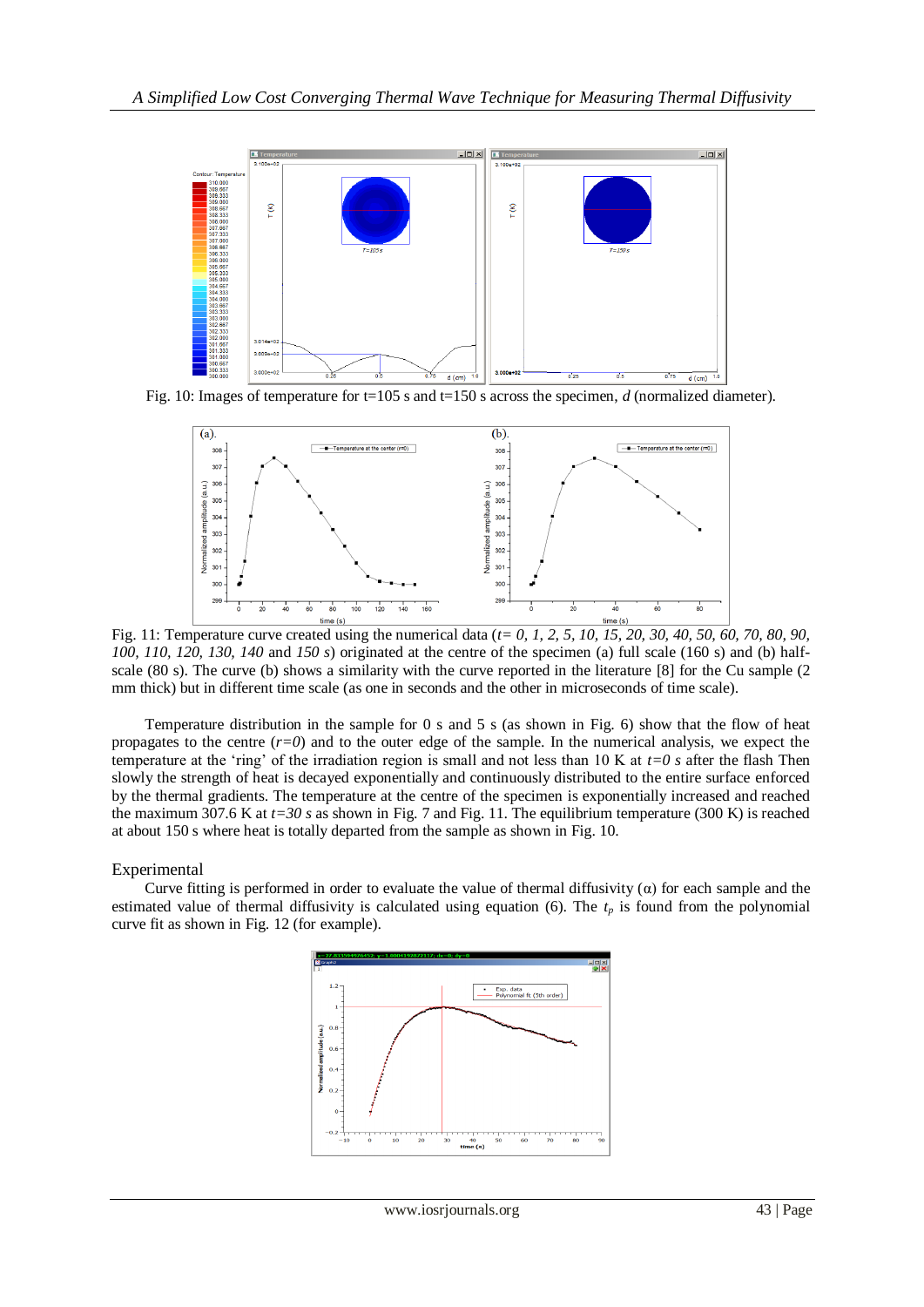Fig. 12: Polynomial curve fit of  $5<sup>th</sup>$  order is drawn (continuous line) to the experimental data in order to find the specific time at the peak using QtiPlot software. In the graph, x is representing the peak time  $t_p$  which equal to 27.8 s as shown at the upper window of the application.



The outputs of curve fitting (using Qtiplot software) are shown in the Fig. 13, 14 and 15 have been used for extracting the thermal diffusivity value for each sample. Only data that fitted well to the theoretical curve is selected (where ranging starting from 16 s, 18 s, and 25 s for Au, Cu and Al respectively up to 80 s) in order to obtain high accuracy thermal diffusivity values.

Results of curve fitting have shown the starting points of fitting are different for the different samples, which Au has the starting point at 16 s which is slightly quicker compared to the others where Cu and Al have the starting point at 18 s and 25 s respectively. This explained that the theoretical curve of fitting can be slightly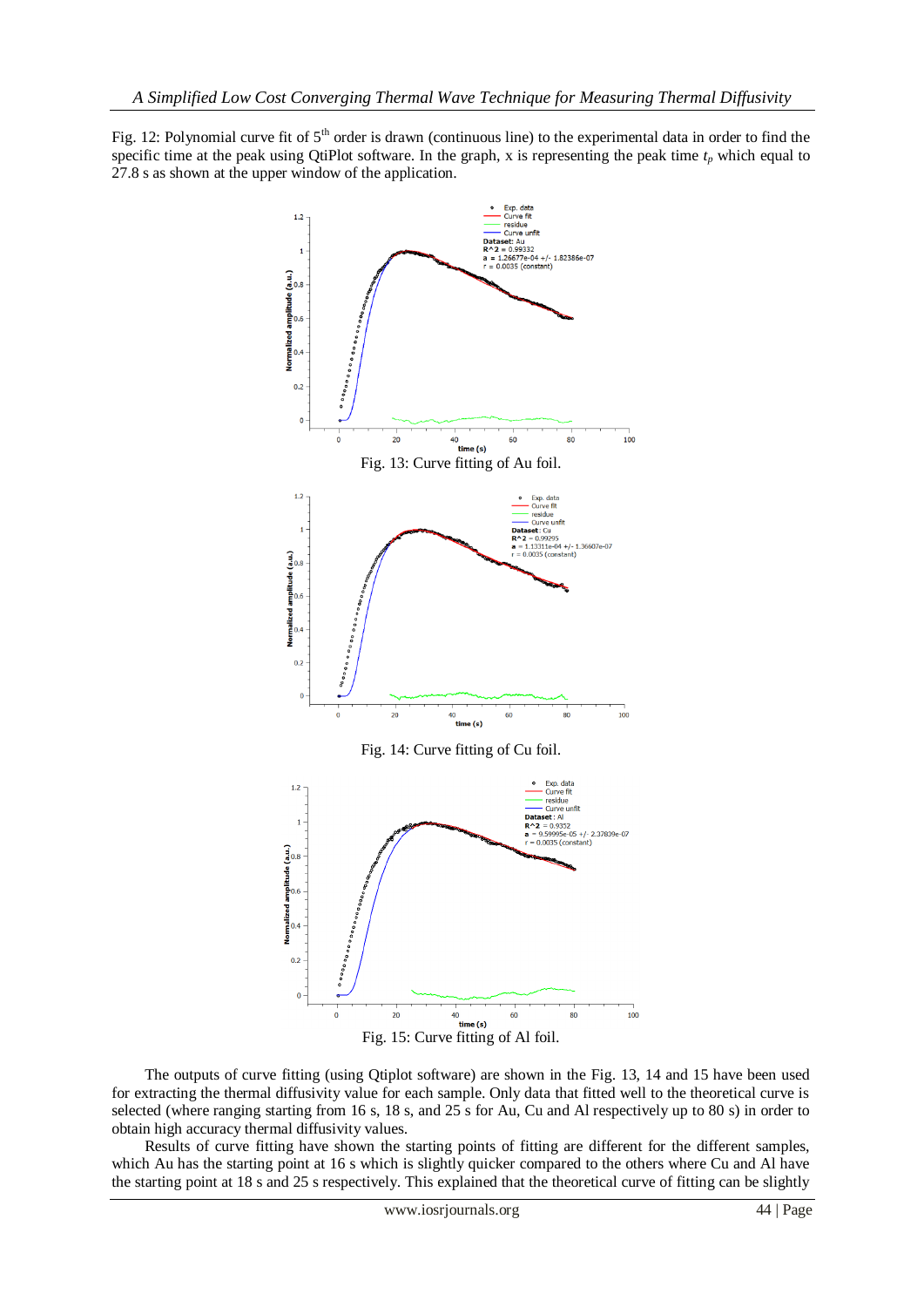improved (for better starting point which close to the early of the rising part) by using higher thermal diffusivity sample. In order to successfully fit between the theoretical model and the experimental data, the heat pulse duration and the width of the ring must be minimized to the optimum condition by using ultrashort pulse width [5, 7, 9] and a few tens of micrometers of 'ring' [12] respectively. However we expected heat loss will rather quickly dominated in the sample compared to the present work.

From the results of curve fitting, the thermal diffusivity for each sample can be extracted by fitting some part of the temperature curve (some portion at the peak up to the rest of the tail, as long as heat loss is assumed negligible at the rest of the tail). Thermal diffusivity value that obtained from the curve fitting must not deviate too much (as we obtained less than 5% as shown in Table 3) from the estimated calculation value, otherwise the temperature curve seemed to be interfering with heat loss. The advantage of the present setup, the heat loss is obviously optimized where no heat loss occurred in the measurement up to 80 s. This is because the heat exposed to the sample contained bulk of energy and remains in the sample longer since it was using longer pulse duration (10 ms) and wider width of the ring (2 mm).

The variation in the thermal diffusivity of gold films/foils is reported by Jauregui et al. [10] with thicknesses in the range 0.1 µm to 200 µm. They have found that there is a strong decrease in the thermal diffusivity of the gold film below 1 µm which is attributed to both film geometry and structural disorder. From the result obtained by Jauregui [10] thermal diffusivity of gold films/foils is clarified by interpolating/extrapolating of a few measured data in the range of thickness between 100 nm up to 200 µm. In order to report the thermal diffusivity as our reference, as it is an interpolated value, accuracy is not guaranteed. As the reason not many researchers reported on the thermal diffusivity of gold thin film/foils instead for the thermal conductivity, we considered the thermal diffusivity of Au in this work correlates to its bulk value [11] as shown in Table 4.



Fig. 13: Graphs of experimental data taken from the samples at the origin (*r=0*). Data is reduced from 200 to 60 points in order for better display in showing the different curves.

Table 3: Thermal diffusivity for each sample obtained from the present work and its deviation (%) compared to the estimated calculation.

|        |                           | Thermal diffusivity, $\alpha$ (10 <sup>-4</sup> m <sup>2</sup> s <sup>-1</sup> ) |              |                   |
|--------|---------------------------|----------------------------------------------------------------------------------|--------------|-------------------|
| Sample | Peak time value, $T_m(s)$ | Estimated calculation                                                            | Present work | Deviation, Abs. % |
| Au     | 24.4                      | .255                                                                             | .267         | 0.9               |
| Cu     | 27.8                      | 1.102                                                                            | 1.133        | 2.8               |
| Al     | 30.4                      | 007                                                                              | 0.959        |                   |

*Absolute percentage value (Abs. %) is used to avoid negative sign deviation.*

| Table 4: Thermal diffusivity for each sample obtained from the present work and its deviation (%) |  |
|---------------------------------------------------------------------------------------------------|--|
| compared to the literature's value.                                                               |  |

|        | Thermal diffusivity, $\alpha$ (10 <sup>-4</sup> m <sup>2</sup> s <sup>-1</sup> ) |                      |                         | Deviation,                   | Deviation,                    |  |
|--------|----------------------------------------------------------------------------------|----------------------|-------------------------|------------------------------|-------------------------------|--|
| Sample | Present work                                                                     | Literature           | Literature              | Abs. $%$                     | Abs. $%$                      |  |
|        |                                                                                  | Ref. [9]             | Ref. [11]               | (Present work $\&$ Ref. [9]) | (Present work $\&$ Ref. [11]) |  |
|        |                                                                                  |                      |                         |                              |                               |  |
| Au     | 1.267                                                                            |                      | $270$ <sup>(Bulk)</sup> |                              | 0.24                          |  |
| Cu     | 1.133                                                                            | $1.182^{(100\mu m)}$ |                         | 4.1                          |                               |  |
| Al     | 0.959                                                                            | $0.964^{(100\mu m)}$ |                         | 0.52                         |                               |  |

*Absolute percentage value (Abs. %) is used to avoid negative sign deviation. Superscripts in the bracket are referring to the thickness of the respective samples.*